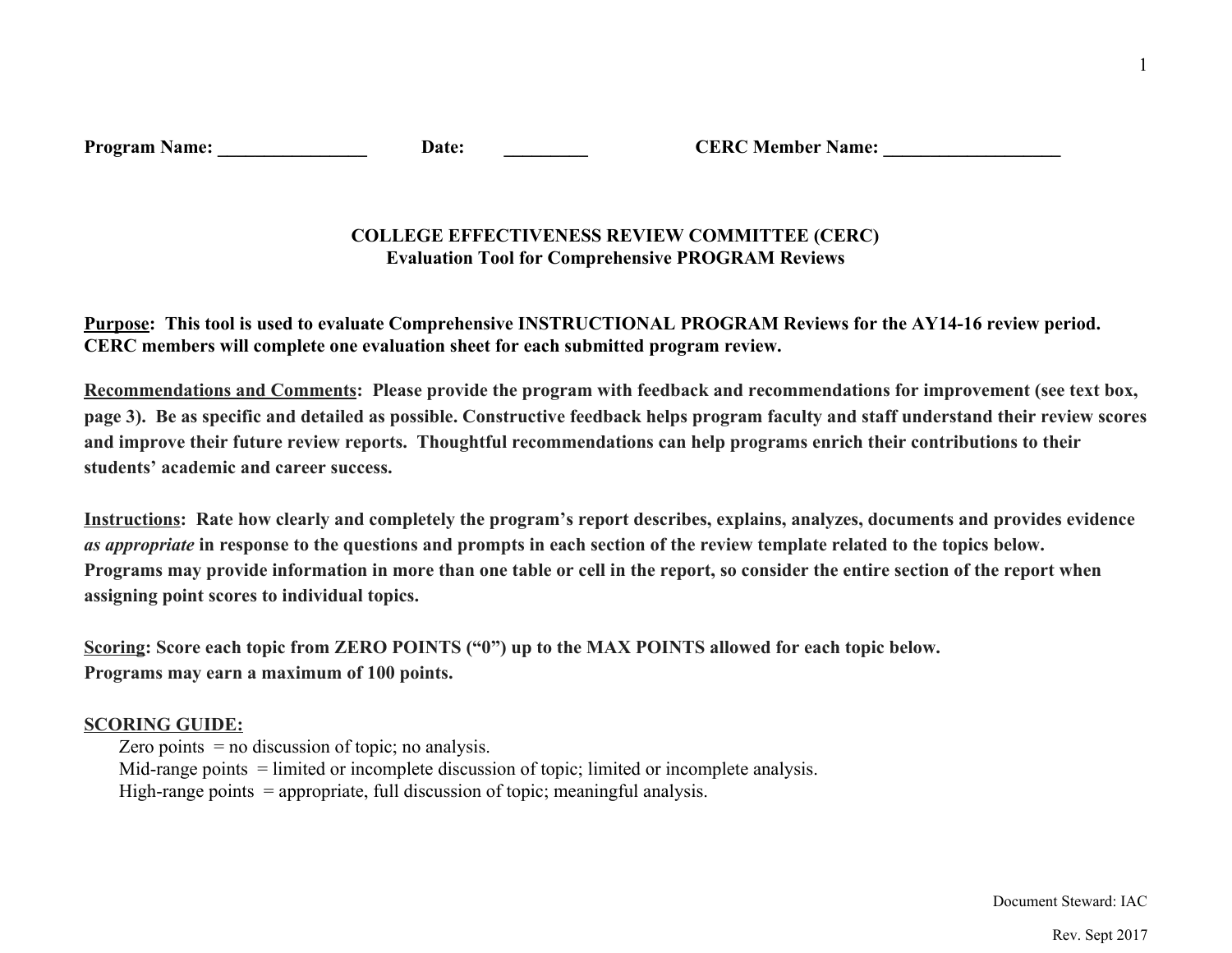| <b>PART I: THE PROGRAM</b>                                                          |                      | <b>POINTS</b> |
|-------------------------------------------------------------------------------------|----------------------|---------------|
| Program mission/goals, description.                                                 | Max points $= 1$     |               |
| Significant program activities, successes/accomplishments and challenges/obstacles. | Max points $= 8$     |               |
| Data and analysis, including ARPD data and Health Scores (Demand, Effectiveness,    | Max points $= 8$     |               |
| <b>Efficiency, Overall), Perkins Core Data, other program data.</b>                 |                      |               |
| Support for and contributions to the College's Mission and ILOs.                    | Max points $= 5$     |               |
| MAX CERC POINTS THIS SECTION = 22   SECTION SCORE                                   |                      |               |
| Assessment evidence/reports will be evaluated by Assessment Committee.              | Max points $= 8$     |               |
| <b>MAX POINTS THIS SECTION = 30</b>                                                 | <b>OVERALL</b>       |               |
|                                                                                     | <b>SECTION SCORE</b> |               |

| <b>PART II: PROGRAM ACTION PLAN</b>                                             |                  |  |
|---------------------------------------------------------------------------------|------------------|--|
| Action Goals (action items) for program improvement.                            | Max points $= 6$ |  |
| Tactics, strategies and implementation plans proposed to meet program action    | Max points $= 9$ |  |
| goals/action plans.                                                             |                  |  |
| Potential to positively impact students' attainment of learning outcomes.       | Max points $= 8$ |  |
| Potential to positively increase students' achievement of degrees/certificates. | Max points $= 6$ |  |
| Alignment with the College's Strategic Directions 2015-2021.                    | Max points $= 6$ |  |
| MAX POINTS THIS SECTION = 35   SECTION SCORE                                    |                  |  |

| <b>PART III: RESOURCES and ALLOCATION REQUESTS</b> |  |
|----------------------------------------------------|--|
|                                                    |  |

Document Steward: IAC

Rev. Sept 2017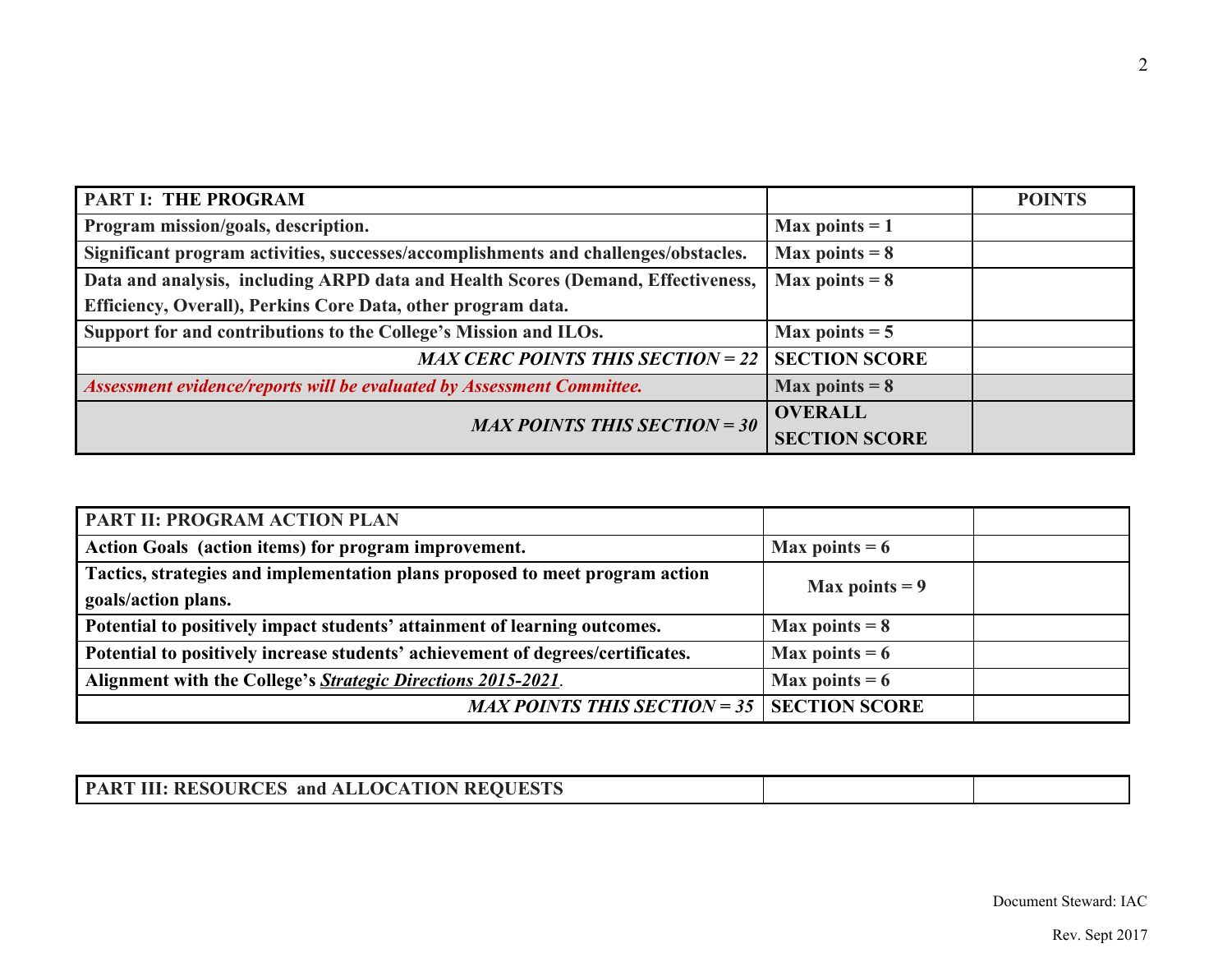| Resource Inventory and Resource "Gap" analyses.                                             | Max points $= 2$  |
|---------------------------------------------------------------------------------------------|-------------------|
| Resource Allocation Requests: required information and data provided.                       | Max points $= 6$  |
| Resource Allocation Requests: justification and rationale.                                  | Max points $= 12$ |
| Resource Allocation Requests: alignment to program's action goals.                          | Max points $= 5$  |
| Resource Allocation Requests: alignment to College's <i>Strategic Direction 2015-2021</i> . | Max points $= 5$  |
| Discussion of consequence if College cannot allocate resource(s) as requested.              | Max points $= 5$  |
| MAX POINTS THIS SECTION = 35   SECTION SCORE                                                |                   |

| <b>SECTION SCORES</b>                              |  |
|----------------------------------------------------|--|
| <b>PART I: THE PROGRAM</b>                         |  |
| <b>PART I: ASSESSMENT</b>                          |  |
| <b>PART II: PROGRAM ACTION PLAN</b>                |  |
| <b>PART III: RESOURCES and ALLOCATION REQUESTS</b> |  |
| <b>TOTAL SCORE</b>                                 |  |

**Recommendations and Comments:**

Document Steward: IAC

Rev. Sept 2017